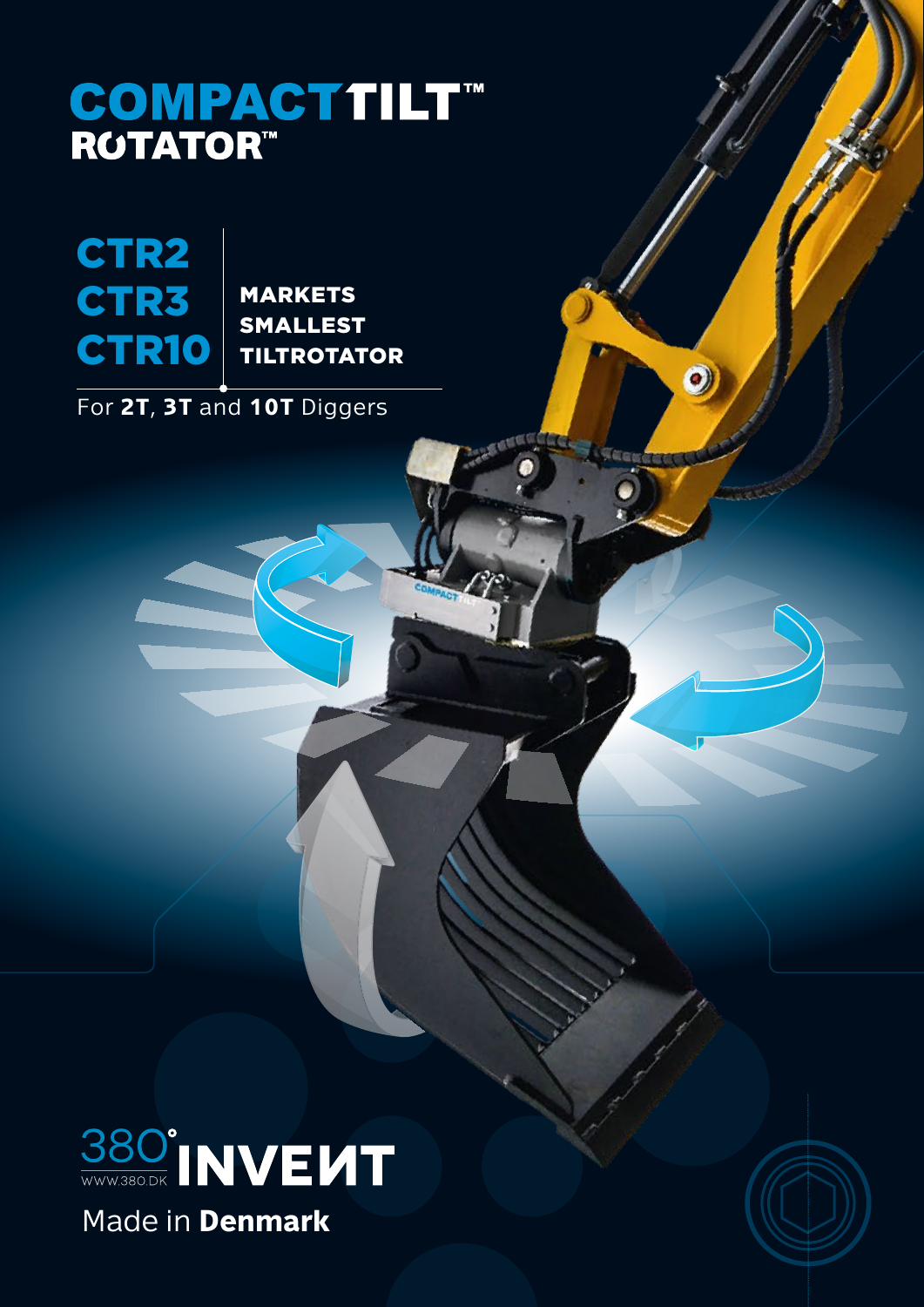# COMPACTTILT™ **ROTATOR™**

**Compacttilt™ Rotators is a powerfull choice for your excavator as it adds maximum efficiency to the excavator. Some of the selected key points for choosing Compacttilt Rotator is:**

- Compacttilt Rotator adds maximum versatility with full rotation and 2x50<sup>°</sup> tiltangel
- It becomes easy and efficient to change tools
- The operator can stay in the operate fully from the cab and spends his time effectively.

• Compacttilt Rotator is the narrowest and most compact tiltrotator on the market. Making the machine able to work in narrow gutters and under complex conditions. This is important in e.g. urban zones or when the task is to be solved efficiently.

- With full rotation, the machine can do versatility work and more operations are completed from the same point without the operator leaving the cab.
- Great safety as the operator can solve by far the most tasks - also change of tools, from the cab.

#### **Compacttilt differs by:**

**1.Unique with no cylinders**  nothing is in the way on the sides of the digging arm

**2. Whole 2×50**0 **tilt degrees -** for maximum feasibility in the

**4. Dansk developed and manufactured**  by 380<sup>o</sup>Invent

**3. The product is created for efficient work in narrow grooves**

**5. Consists of the unique patented Compacttilt motor -** that creates a strong motor with minimal number of wear parts

**6. All wear parts are interchangeable** **7. Components are made in high-strength steel**

**8. Opportunity for rotation sensor on all sizes**

digging arm **9. More opportunities for advanced control systems -** for optimal user experience and ease of use

**10. Unique low weight which ensures more payload per shovel**

**11. Increased efficiency with up to 50%**





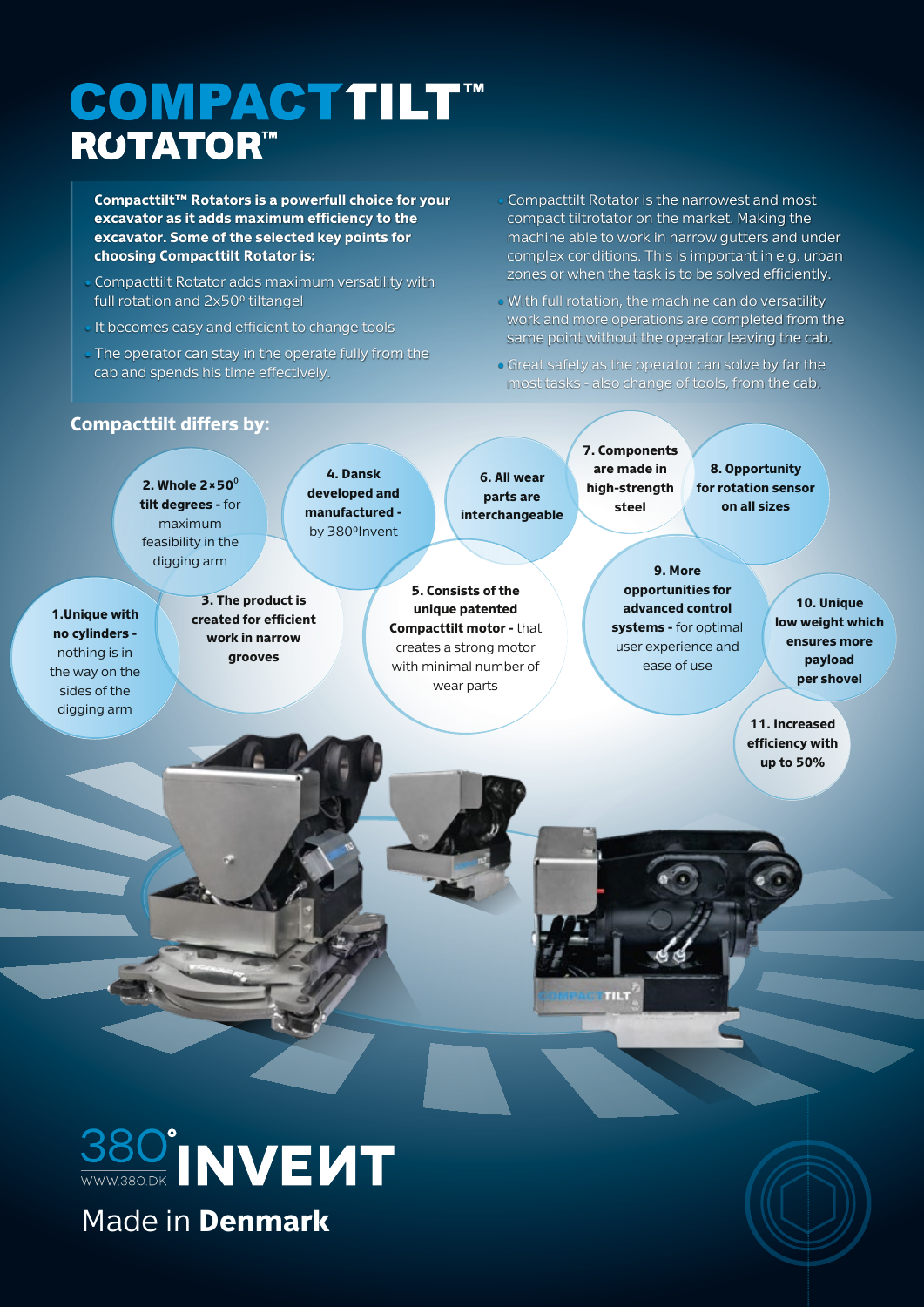# COMPACTTILT™<br>RUTATOR™

| <b>Data/Compacttilt str.</b> | <b>CTR2</b>              | <b>CTR3</b>           | <b>CTR10</b>                                               |
|------------------------------|--------------------------|-----------------------|------------------------------------------------------------|
| <b>Machine weight</b>        | $0-2T$                   | $2-3T$                | $6-10T$                                                    |
| <b>Product height</b>        | 260 mm                   | 305 mm                | 450 mm                                                     |
| <b>Product width</b>         | 253 mm                   | 285 mm                | 390 mm when no gripper<br>490 mm when with gripper         |
| Weight (Incl. Attachment)    | 65 kg                    | 92 kg                 | 280 kg when no gripper<br>320 kg when with gripper. (1/2") |
| <b>Total tiltangle</b>       | 100 <sup>o</sup>         | 100 <sup>o</sup>      | 100 <sup>o</sup>                                           |
| <b>Tilt angle</b>            | $2 \times 50^{\circ}$    | $2 \times 50^{\circ}$ | $2 \times 50^{\circ}$                                      |
| Type of quick change         | S30-150, S30-180, MH30   | S40                   | H45                                                        |
| <b>Ekstra Outlets</b>        | $\overline{1}$<br>(1/4") | (3/8")                | 2 when no gripper<br>1 when with gripper<br>(1/2")         |
| <b>Max Brydemoment KnM</b>   | 12,3                     | 20,6                  | 38,4                                                       |
| <b>Rotation</b>              | Infinite                 | Infinite              | Infinite                                                   |
| El-system                    | <b>12V</b>               | <b>12V</b>            | 12V/24V                                                    |
| <b>Hydraulic system</b>      | HS2, HS6                 | <b>HS4, HS6, HS8</b>  | HS8, HS4-HF (high flow),<br><b>HS4, HS2</b>                |
| Hook                         | Optional                 | Optional              | Optional                                                   |

 $Q_{\text{C}}$